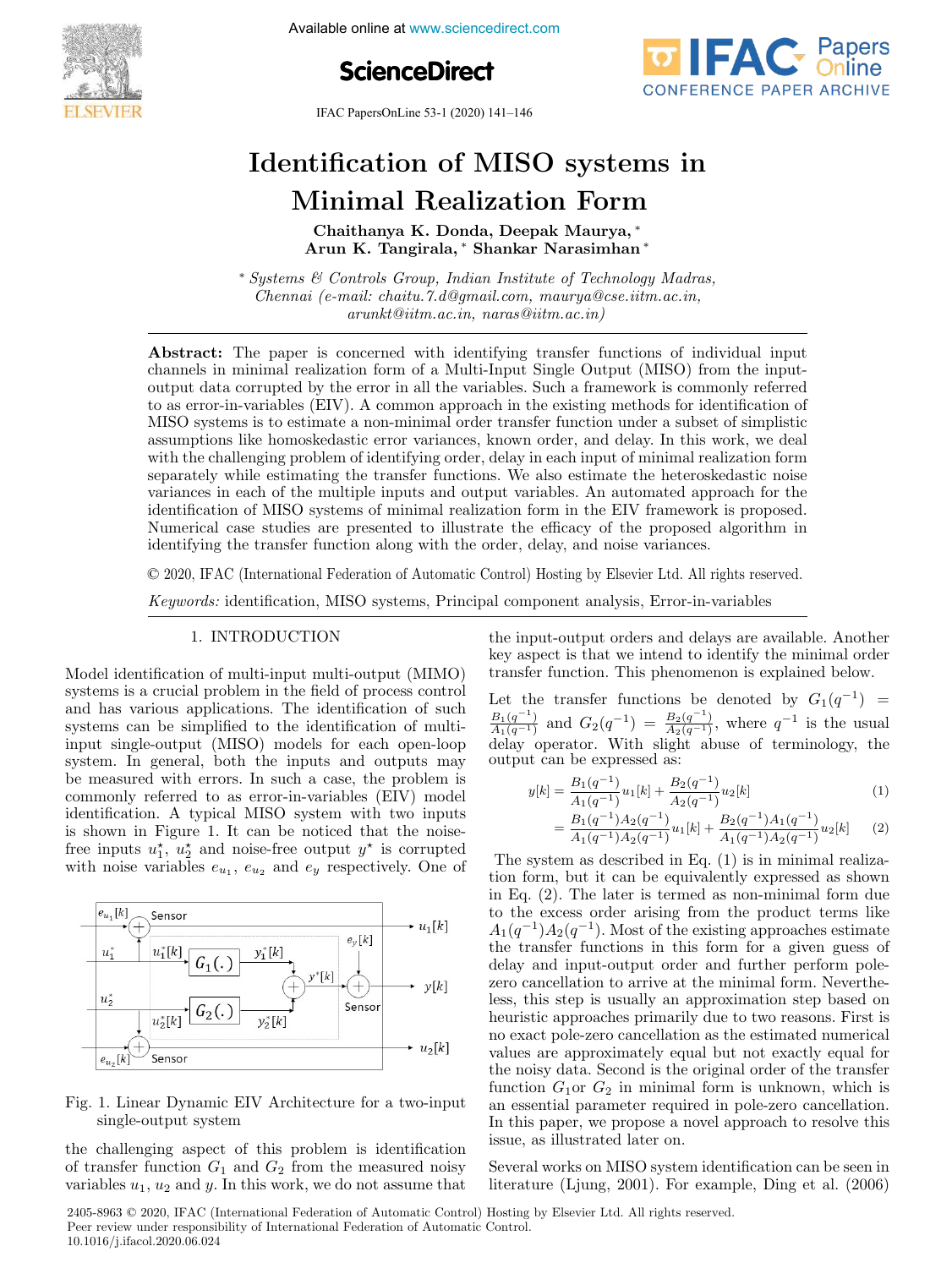uses the bias compensation approach incorporated with the recursive least squares framework. Another interesting approach for improving the convergence rate is proposed by Liu et al. (2009). It utilizes the stochastic gradient algorithm using the multi-innovation theory. Applying DIPCA Maurya et al. (2016) to a MISO data would result in the higher-order realization of the transfer functions. Ideally, if the data is noise-free, there will be common poles and zeros, resulting in exact pole-zero cancellations and yield minimum realization of the transfer functions. However, when working with noisy data, the numerical estimates of poles and zeros will not be equal but will be very close to each other and do not result in exact pole-zero cancellation.

This work is strongly motivated by dynamic iterative principal component analysis (DIPCA) algorithm (Maurya et al., 2016) originally proposed for single input single output systems. We modify this framework to estimate the minimal realization transfer function. The key idea is to estimate the transfer function with respect to each input separately. The output is decomposed as the sum of the individual response from different inputs. While modeling each input separately, we also utilize the autocovariance function of decomposed output. This is done in an iterative manner using the Wiener-Khinchin theorem. The detailed description of the paper can be found in later sections.

The rest of the paper is organized as follows. Section 2 briefly explains the basic ideas behind principal component analysis (PCA), iterative PCA, and dynamic iterative PCA in solving the EIV identification problem. In Section 3, identification of the transfer functions in their minimum realization form, which is the main contribution of this work is discussed. In Section 4, the simulation results are discussed, wherein Monte-Carlo simulations are presented to study the goodness of estimates of a two-input singleoutput system. The paper ends with a few concluding remarks in Section 5.

## 2. FOUNDATIONS

We begin with a discussion on the identification of linear static models using PCA. This will be followed up with an introduction to Iterative PCA (IPCA) for the same purpose but to solve a broader class of problems under generalized assumptions.

Let us consider a system containing  $M$  variables related to each other linearly by d equations, i.e.,

$$
\mathbf{A}_0 \mathbf{X} = \mathbf{0} \tag{3}
$$

where  $X \in \mathbb{R}^{M \times N}$  is a collection of N samples of M variables and  $\mathbf{A}_0 \in \mathbb{R}^{d \times M}$  denotes the constraint matrix or model or a basis of linear relations among  $M$  variables.  $\begin{bmatrix} 1 & 1 & -1 \\ 0 & x \end{bmatrix}$ 

$$
\mathbf{X} = [\mathbf{x}[1], \mathbf{x}[2], ... \mathbf{x}[N]]
$$

where 
$$
\mathbf{x}[k] = [x_1[k], x_2[k], ..., x_M[k]]^T
$$
 (4)

Here,  $x_i[j]$  denotes the *noise-free* measurement of the variable  $x_i$  at  $j^{th}$  instant and  $\mathbf{x}[i]$  denotes noise-free measurement of  $M$  variables at  $i^{th}$  instant.

The objective of the problem is to identify the constraint matrix  $\mathbf{A}_0$  and the row dimension, d from given N samples of M variables (which is  $X$ ). This can be easily solved by PCA (Jolliffe, 2011), as discussed shortly.

The EIV identification problem is to identify the constraints in Eq. 3 from the noisy measurements of  $X$ 

$$
\mathbf{z}[k] = \mathbf{x}[k] + \mathbf{e}[k] \tag{5}
$$

$$
\mathbf{Z} = \mathbf{X} + \mathbf{E} \tag{6}
$$

where  $e[k]$  is a white noise vector consisting errors with noise covariance  $\Sigma_e$  and **E** is a collection of N samples.

In the following sections we briefly review PCA and IPCA for identification problem in EIV framework.

# 2.1 Principal Component Analysis (PCA)

PCA (Jolliffe, 2011) is a popular multivariate statistical analysis tool that searches for correlation among the columns of a matrix through a search for zero eigenvalues of the covariance matrix. For the noise-free case, the number of zero eigenvalues of the sample covariance matrix denoted by  $S_z = \frac{1}{N} Z^T Z$  and corresponding eigenvectors provide the dimensionality and a basis for the constraint matrix, A respectively.

However, the constraint matrix estimate is unbiased only for homoskedastic errors case, meaning the variances of errors in all variables are equal and are spatially uncorrelated, i.e.,  $\Sigma_e = \sigma_e^2 \mathbf{I}_{M \times M}$ . In such a scenario all the last d eigenvalues are equal to  $\sigma_e^2$  and constraint matrix,  $\hat{\mathbf{A}}$ estimate is unbiased. This is a restrictive assumption that doesn't always hold. The general case, where the variances of errors in all variables are not equal, commonly referred to as heteroskedastic errors case is handled by IPCA as described in the next sub-section.

## 2.2 Iterative PCA

Iterative PCA was proposed by Narasimhan and Shah (2008) to estimate the constraint matrix for the generalized case of heteroskedastic errors. It is also capable of identifying the number of linear relations, denoted by  $d$ , which is not known a priori. The sample covariance matrix of noisy measurements can be expressed as:

$$
\mathbf{S}_{\mathbf{z}} = \mathbf{S}_{\mathbf{x}} + \boldsymbol{\Sigma}_{\mathbf{e}} \tag{7}
$$

where  $S_x = \frac{1}{N} X^T X$  is the covariance matrix of noisefree measurements. The key idea is to scale the noisy measurements matrix with  $\mathbf{\Sigma}_{\mathbf{e}}^{-1/2}$ , which transforms the problem into an ordinary PCA framework. Let the scaled measurements be  $\mathbf{z}_s[k] = \sum_{\mathbf{e}}^{-1/2} \mathbf{z}[k]$ . The sample covariance matrix for N samples of scaled measurements denoted by  $S_{z_s}$  can be expressed as:

$$
\mathbf{S}_{\mathbf{z}s} = \mathbf{S}_{\mathbf{x}s} + \mathbf{I}_{M \times M} \tag{8}
$$

where  $S_{x,s}$  denotes the covariance matrix for scaled noisefree measurements and  $\mathbf{I}_{M\times M}$  is identity matrix of dimension of  $M \times M$ . This relation helps to map the eigenvalues of  $S_{z,s}$  and  $S_{x,s}$ , which was not the case before scaling in Eq. 7. Consequently, the constraint matrix can also be obtained from the eigenvectors of the scaled covariance matrix with slight modification.

The estimate of  $\Sigma_e^{-1/2}$  is also obtained from IPCA. The dimension of  $A_0$  is determined by looking at unity eigenvalues rather than zero eigenvalues. For the theoretical basis for the foregoing discussion on the working of IPCA, please refer Narasimhan and Shah (2008).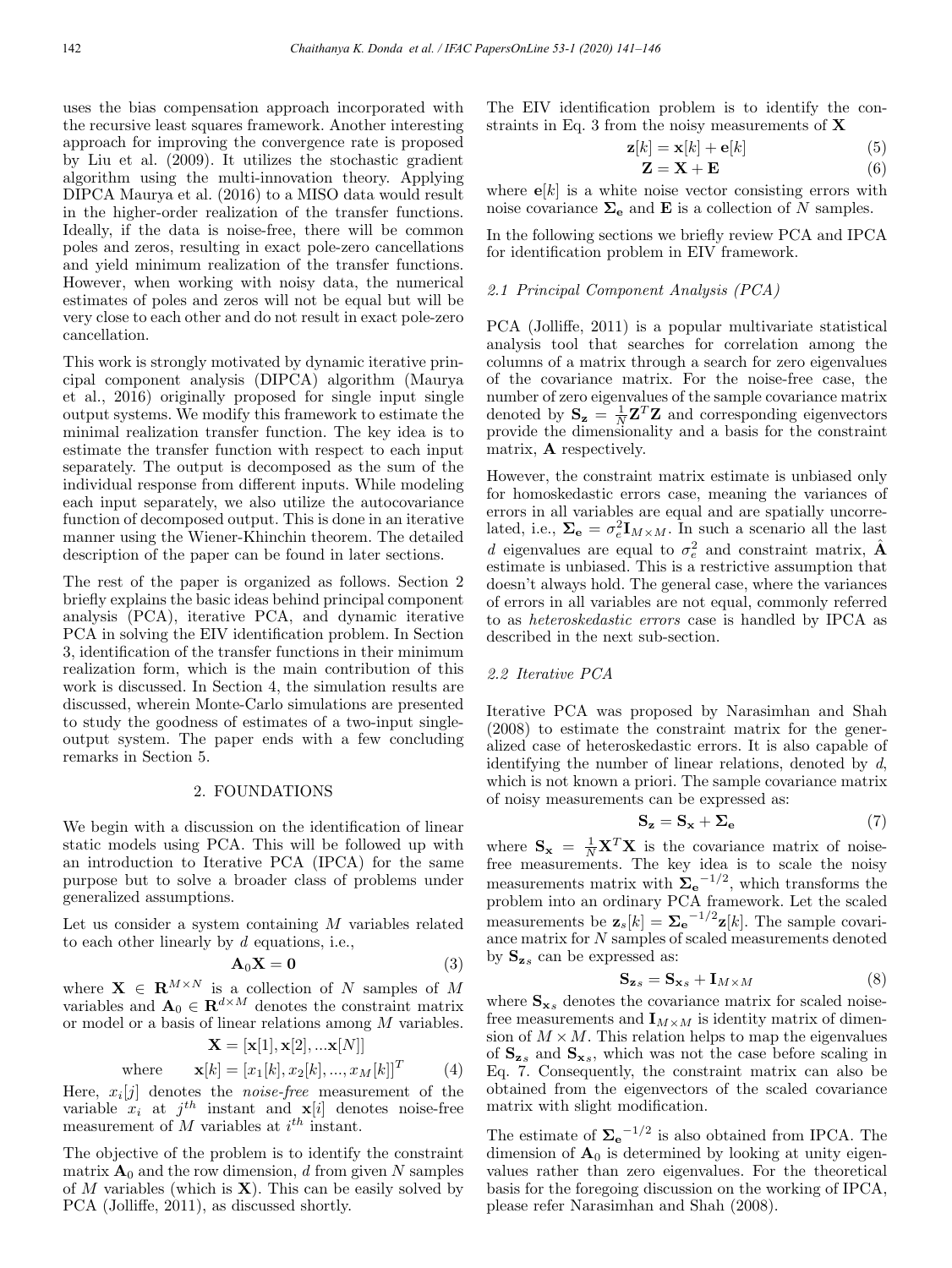This completes the brief discussion on the identification of a linear steady-state model for static systems. In the next subsection, we discuss the extension of PCA and IPCA for dynamic PCA.

## 2.3 Dyanmic PCA & Dynamic Iterative PCA (DIPCA)

Dynamic PCA (Ku et al., 1995) was one of the earliest extension of PCA for dynamic systems. Consider the class of parametric deterministic SISO linear time-variant dynamic input $(u^*)$ -output $(y^*)$  systems described by

$$
y^*[k] + \sum_{i=1}^{n_y} a_i y^*[k-i] = \sum_{j=D}^{n_u} b_j u^*[k-j]
$$
 (9)

where  $n_y$  and  $n_u$  are orders of output and input respectively and D is the input-output delay. The EIV identification problem is estimating the coefficients  ${a_i}_{i=1}^{n_y}$ ,  ${b_j}_{j=D}^{n_u}$  from the measurements of  $y^*[k]$  and  $u^*[k]$  denoted by  $y[k]$  and  $u[k]$ , respectively. Let the equation order  $\eta = \max(n_u, n_u).$ 

Ku et al. (1995) proposed to stack the lagged measurements of input and output variables up to order  $L$  as shown below:

$$
\mathbf{z}_L[k] = \begin{bmatrix} y[k] & y[k-1] & \dots & y[k-L] & u[k] & u[k-1] & \dots & u[k-L] \end{bmatrix}^T
$$
\n
$$
\mathbf{Z}_L = \begin{bmatrix} z_L[L] & z_L[L+1] & \dots & z_L[N] \end{bmatrix} \tag{10}
$$

The key idea was to apply PCA on the stacked measurements  $\mathbf{Z}_L$ . The lag order L was determined by trying several lag orders in a sequential manner. As this was a direct extension of PCA, it was limited to handle homoskedastic cases only.

Dynamic IPCA (Maurya et al., 2016) is proposed to identify the linear dynamic systems in the difference equation form for a SISO system when both input and output measurements are corrupted by errors with different unknown variances. DIPCA uses a two-step procedure to estimate the error variances, order, delay, and model parameters.

- (1) In the first step, the error variances and order of the system are estimated by applying IPCA on a stacked vector of input and output measurements.
- (2) In the second step, the estimated order is used to obtain an appropriately stacked vector (stacking lag is estimated system order). The stacked measurements are scaled using the estimated error variances, and dynamic PCA is used to obtain the model parameters from the eigenvector corresponding to the smallest eigenvalue.

We illustrate the procedure using a simple example of a second order SISO system.

 $y^*[k] + 0.4y^*[k-1] + 0.6y^*[k-2] = 1.2u^*[k-1]$  (11) Assuming the availability of N measurements of  $y[k]$  and  $u[k]$  are available, and the order of system is unknown. The variances of errors added to input and output are unequal,  $\sigma_{e_y}^2 = 0.24$  and  $\sigma_{e_u}^2 = 0.1$  (such that SNR is 10).

The first step of DIPCA is to stack the lagged measurements, as shown in Eq. (10). We construct the data matrix for  $L = 3$ . The eigenvalues of the scaled data matrix,  $S_{z}$ are

$$
\Lambda = [24.8 \ 21.4 \ 12.7 \ 10.4 \ 9.2 \ 2.9 \ 1.0004 \ 0.9996] \tag{12}
$$

There are two unity eigenvalues indicating the presence of two linear constraints  $(d)$  among the variables. The estimated noise variances are  $\hat{\sigma}_{e_y}^2 = 0.2314$  and  $\hat{\sigma}_{e_y}^2 = 0.2314$ 0.0924 which are almost close to true noise variances.

Now using the number of unity eigenvalues, the order of system can be estimated as:

$$
\eta = L - d + 1 = 3 - 2 + 1 = 2 \tag{13}
$$

In the second step, the data matrix is reconstructed using a stacking order of  $L = 2$  (estimated order of the system). The data matrix is scaled with  $\Sigma_e^{-1/2}$ , where

$$
\Sigma_e = \hat{\sigma^2}_{e_y} \mathbf{I}_{L+1} \oplus \hat{\sigma^2}_{e_u} \mathbf{I}_{L+1}
$$
 (14)

where  $\oplus$  denotes direct sum of two matrices. For instance,

$$
\begin{bmatrix} a & b \\ c & d \end{bmatrix} \oplus \begin{bmatrix} e & f \\ g & h \end{bmatrix} = \begin{bmatrix} a & b & 0 & 0 \\ c & d & 0 & 0 \\ 0 & 0 & e & f \\ 0 & 0 & g & h \end{bmatrix}
$$
(15)

The eigenvector corresponding to minimum eigenvalue provides the estimate of the model relating the output and input variables.

$$
\hat{\mathbf{A}} = [1 \ 0.4032 \ 0.6004 \ 0.0055 \ 1.2116 \ 0.0083] \tag{16}
$$

Please note that the coefficients of  $u[k]$  and  $u[k-2]$  are estimated to be very small as 0.0055 and 0.0083, respectively. It can be deduced as insignificant and can be removed by estimating confidence interval using sampling methods such as Monte Carlo methods and boot-strapping. This is illustrated later in the simulation studies section. The identified system in transfer function form is

$$
y[k] = \frac{1.2116q^{-1}}{1 + 0.4032q^{-1} + 0.6004q^{-2}}u[k]
$$

In the next section, we further discuss the extension of the DIPCA algorithm from the SISO system to MISO systems. The algorithm is further modified to estimate the transfer function in minimal realization form.

# 3. ESTIMATING THE TRANSFER FUNCTIONS OF INDIVIDUAL CHANNELS IN A MISO SYSTEM

We use a simple case study to demonstrate the shortcomings of existing methods and further propose its remedies. Consider a simple second-order MISO system with two inputs as follows:

$$
y^*[k] = \frac{1.3q^{-1}}{1 - 0.2q^{-1}}u_1^*[k] + \frac{0.7q^{-1}}{1 - 0.9q^{-1}}u_2^*[k] \tag{17}
$$

We assume the availability of N measurements of  $\{y[k]\},\$  $\{u_1[k]\}$  and  $\{u_2[k]\}$ . Gaussian white noise of zero mean and variance of  $\sigma_{e_y}^2 = 2.6868$ ,  $\sigma_{e_{u_1}}^2 = 0.9$  and  $\sigma_{e_{u_2}}^2 = 0.4$  is added to the variables respectively (such that SNR is 10). The difference equation for the above system is as follows:

$$
y^*[k] - 1.1y^*[k-1] + 0.18y^*[k-2] = 1.3u_1^*[k-1] - 1.17u_1^*[k-2] + 0.7u_2^*[k-1] - 0.14u_2^*[k-2]
$$
(18)

Applying DIPCA algorithm produces the following difference equation estimate:

$$
y^*[k]-1.0952y^*[k-1]+0.1789y^*[k-2]=0.0106u_1^*[k] +1.3150u_1^*[k-1]-1.1738u_1^*[k-2]+0.0098u_2^*[k] +0.7099u_2^*[k-1]-0.1355u_2^*[k-2]
$$
(19)

The estimated error variances are:

$$
\hat{\sigma}_{e_y}^2 = 2.6341, \quad \hat{\sigma}_{e_{u_1}}^2 = 0.9596, \quad \hat{\sigma}_{e_{u_2}}^2 = 0.4206 \tag{20}
$$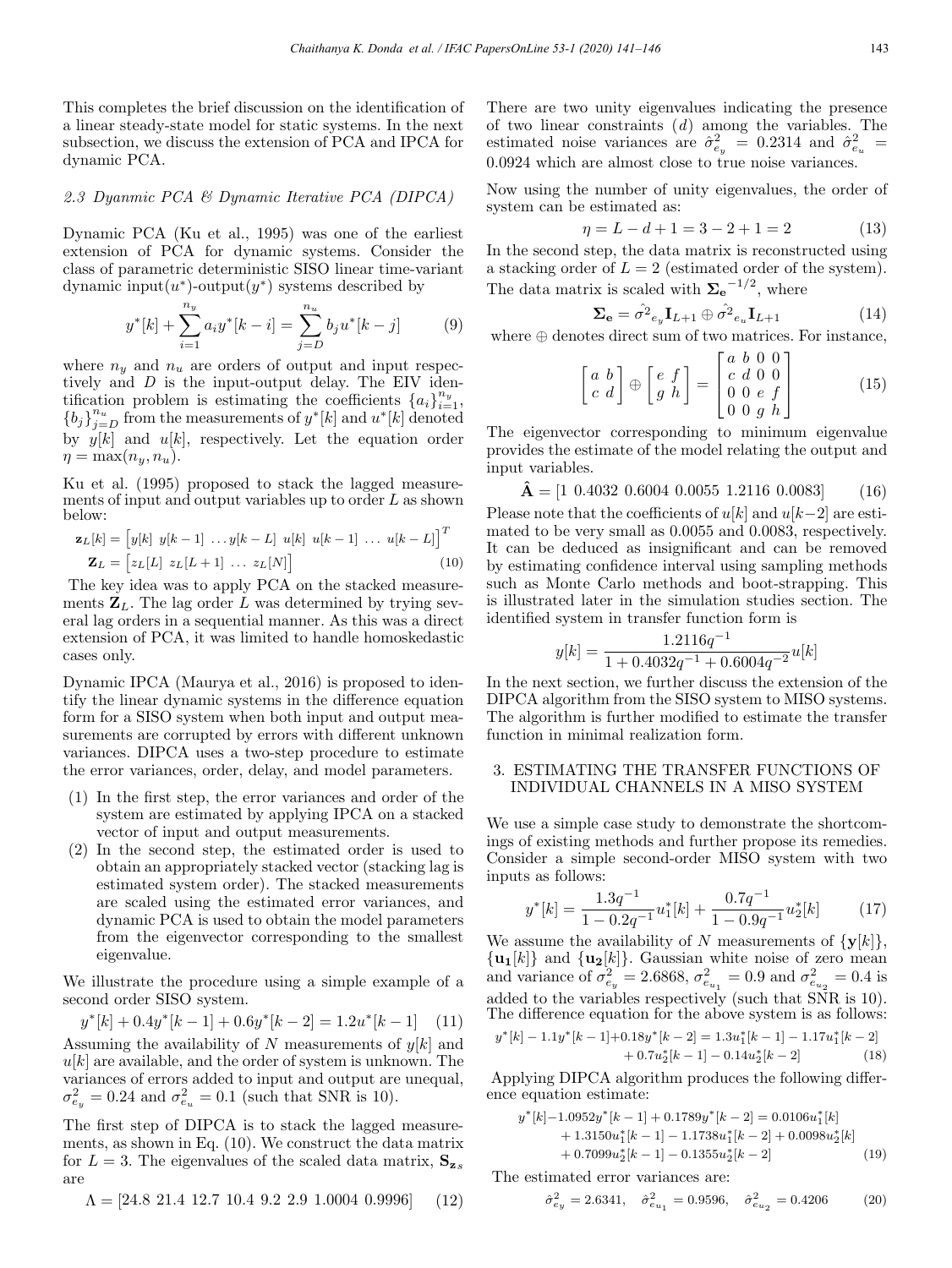which are very close to true variances added. Note that the coefficients,  $-0.0106$  and  $0.0098$  in Eq. (19) are negligible and can be detected as insignificant by bootstrapping methods. The above difference equation gives us the following transfer functions.

$$
\hat{G}_1(q^{-1}) = \frac{1.3150q^{-1} - 1.1738q^{-2}}{1 - 1.0952q^{-1} + 0.1789q^{-2}}
$$

$$
\hat{G}_2(q^{-1}) = \frac{0.7099q^{-1} - 0.1355q^{-2}}{1 - 1.0952q^{-1} + 0.1789q^{-2}}
$$
(21)

Further the above transfer functions can be factorized as,

$$
\hat{G}_1(q^{-1}) = \frac{1.3150q^{-1}(1 - 0.8926q^{-1})}{(1 - 0.1997q^{-1})(1 - 0.8954q^{-1})}
$$
\n
$$
\hat{G}_2(q^{-1}) = \frac{0.7099q^{-1}(1 - 0.1908q^{-1})}{(1 - 0.1997q^{-1})(1 - 0.8954q^{-1})}
$$
\n(22)

On careful inspection of  $\hat{G}_1(q^{-1})$  and  $\hat{G}_2(q^{-1})$  in Eq. (22) with  $G_1^{true}(q^{-1})$  and  $G_2^{true}(q^{-1})$  in (17), it can be observed that the estimated transfer function is of higher realization and there exists a pole and zero which are very close to each other numerically. In the next section a systematic procedure is presented for estimating the transfer function in its minimum realization form.

#### 3.1 Estimating transfer function in minimum realization

The key idea of the proposed algorithm is to estimate the individual transfer functions for each input rather than the overall transfer function. For this purpose, we decompose the output as the sum of the response due to each input.

We define 
$$
y_1^*[k]
$$
 and  $y_2^*[k]$  as follows:

 $\epsilon$ 

$$
y_1^*[k] = G_1(q^{-1})u_1^*[k] = y^*[k] - y_2^*[k] y_2^*[k] = G_2(q^{-1})u_2^*[k] = y^*[k] - y_1^*[k]
$$
 (23)

where  $y_1^*[k]$  is output  $y^*[k]$  conditioned on input  $u_1^*[k]$  and  $y_2^*[k]$  is  $y^*[k]$  conditioned on  $u_2^*[k]$ . The above equation can also be expressed as:

$$
y_1^*[k] = y^*[k] - G_2(q^{-1})u_2^*[k] \tag{24}
$$

Let  $y_1[k]$  denote the pseudo measurement of  $y_1^*[k]$  and from the above equation, it can be expressed as

$$
y_1[k] = y[k] - G_2(q^{-1})u_2[k] \tag{25}
$$

In the above equation  $y[k]$  and  $u_2[k]$  are measured and an initial estimate of  $G_2(q^{-1})$  is obtained from DIPCA algorithm as shown in the previous subsection. Hence  $y_1[k]$ can be computed using Eq. (25). The error in the variable  $y_1[k]$  is defined as:

$$
y_1[k] = e_y[k] - G_2(q^{-1})e_{u_2}[k] \tag{26}
$$

This was done to compute the transfer function separately from pseudo measurement  $y_1[k]$  and input  $u_1[k]$ . One of the important aspects of the DIPCA algorithm is the requirement of the noise covariance matrix of pseudo measurement  $y_1[k]$ .

One important aspect is that the segregation of output makes the error in pseudo measurement to be colored. We denote the error co-variance of  $y_1[k]$  as  $\mathbf{R}_{e_{y_1}}$ . It contains off diagonal elements whose values are auto co-variance (ACVF) of  $e_{y_1}$  at lags 1,2 etc. Using DIPCA we have already estimated the noise variances in the variables  $y[k]$ ,  $u_1[k]$  and  $u_2[k]$ . Further we compute the ACVF of  $e_{y_1}[k]$ using these estimated variances.

Also note that while computing  $y_1[k]$  we have only accounted for errors in  $y[k]$  and  $u_1[k]$  and assumed that the estimated  $G_2(q^{-1})$  is true. The key idea is to model  $y_1[k]$ and  $u_1[k]$  as a SISO system and identify  $G_1(q^{-1})$ . The procedure to compute ACVF of  $e_{y_1}[k]$  from  $\hat{\sigma}^2_{e_y}, \hat{\sigma}^2_{e_{u_1}}, \hat{\sigma}^2_{e_{u_2}}$ and  $G_2(q^{-1})$  is described in next section.

3.2 Computing the ACVF of  $e_{y_1}$ [k]

Recall Wiener-Khinchin theorem (Tangirala, 2014) states that, any stationary process with ACVF  $\sigma_{vv}[l]$  satisfying

$$
\sum_{l=-\infty}^{\infty} |\sigma_{vv}[l]| < \infty \tag{27}
$$

has the following spectral representation

$$
\sigma_{vv}[l] = \int_{-\pi}^{\pi} \gamma_{vv}(\omega) e^{j\omega l} d\omega \qquad (28)
$$

where the stationary process is defined as:

$$
v[k] = H(q^{-1})e[k] \tag{29}
$$

and  $H(q^{-1})$  is the transfer function relating  $v[k]$  and  $e[k]$ 

$$
\gamma_{vv}(\omega) = |H(e^{-j\omega})|^2 \gamma_{ee}(\omega) = |H(e^{-j\omega})|^2 \frac{\sigma_e^2}{2\pi}
$$
 (30)

Note that the ACVF is symmetric,  $\sigma_{vv}[l] = \sigma_{vv}[-l]$ . Using the above equations, ACVF of  $e_{y_1}[k]$  can be estimated. Let the variables in Eq (26) be denoted as:

$$
e_{y_1}[k] = v_y[k] - v_{u_2}[k] \tag{31}
$$

where  $v_y[k] = e_y[k]$  and  $v_{u_2}[k] = G_2(q^{-1})e_{u_2}[k]$ . As  $v_y[k]$ and  $v_{u_2}[k]$  are uncorrelated, we derive the following

$$
\sigma_{e_{y_1}e_{y_1}}[l] = \sigma_{v_yv_y}[l] + \sigma_{v_{u_2}v_{u_2}}[l] \tag{32}
$$

From Eq. (30), ACVF of the terms in above equation can be computed as:

$$
\sigma_{v_y v_y}[l] = \int_{-\pi}^{\pi} \frac{\sigma_{e_y}^2}{2\pi} e^{j\omega l} d\omega = \int_{-\pi}^{\pi} \frac{1}{2\pi} e^{j\omega l} d\omega
$$

$$
\sigma_{v_{u_2} v_{u_2}}[l] = \int_{-\pi}^{\pi} |G_2(e^{-j\omega})|^2 \frac{\sigma_{e_{u_2} e_{u_2}}^2}{2\pi} e^{j\omega l} d\omega \qquad (33)
$$

Let the ACVF of  $e_{y_1}[k]$  at lag l be denoted by  $\sigma[l]$  by dropping the subscript for ease of notation. This can be computed using Eq.  $(32)$ . For  $L = 3$ ,

$$
\mathbf{R}_{e_{y_1}} = \begin{bmatrix} \sigma[0] & \sigma[1] & \sigma[2] & \sigma[3] \\ \sigma[-1] & \sigma[0] & \sigma[1] & \sigma[2] \\ \sigma[-2] & \sigma[-1] & \sigma[0] & \sigma[1] \\ \sigma[-3] & \sigma[-2] & \sigma[-1] & \sigma[0] \end{bmatrix}
$$

Let the error-covariance matrix of stacked measurements of pseudo measurement of  $y_1[k]$  and input  $u_1[k]$  up to lag order L be denoted by  $\Sigma_{e_{y_1}}$ . This is required in the DIPCA algorithm while estimating the individual transfer function. It can be estimated using

$$
\Sigma_{e_{y_1}} = \mathbf{R}_{e_{y_1}} \oplus \hat{\sigma}_{u_1}^2 \mathbf{I}_{L+1}
$$
 (34)

where  $\mathbf{I}_{L+1}$  denotes the identity matrix. This completes

## 3.3 Estimating the transfer functions

We have discussed the procedure to compute  $y_1[k]$  from Eq. (23) and the error co-variance matrix from Eq. (34). The problem is simplified to SISO identification with  $y_1[k]$ as output and  $u_1[k]$  as input. We now perform modified iterative PCA on the data matrix constructed as shown in Eq. (10), which involves two steps.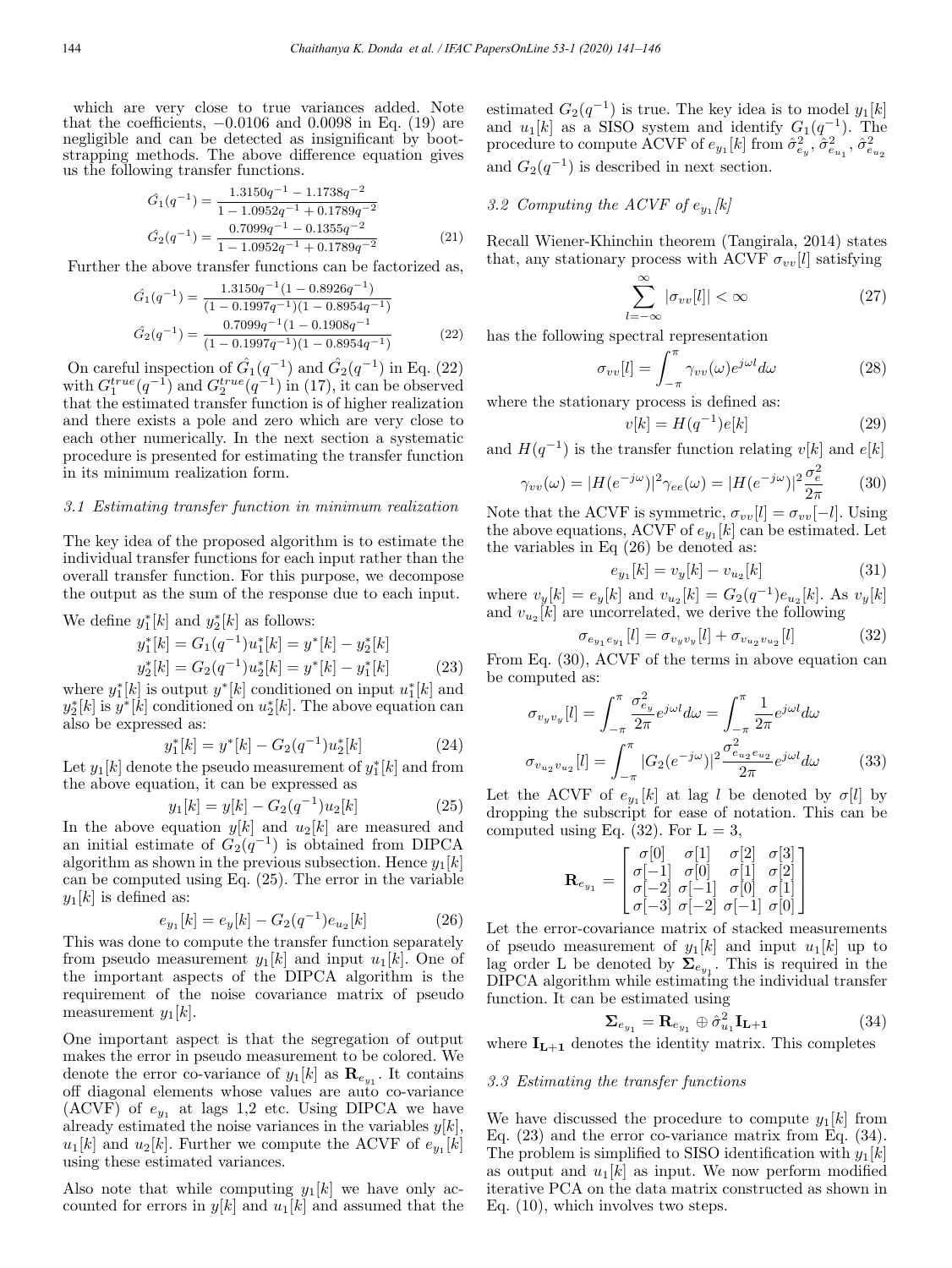- The first step is choosing a stacking lag L, and scaling the data matrix with  $\Sigma_{e_{y_1}}^{-1/2}$ . The order is then computed from  $\eta = L - d + 1$ , where d - represents the number of unity eigenvalues.
- After order estimation, the data matrix is re-stacked up to the estimated order. The stacked measurements are scaled using  $\Sigma_{e_{y_1}}^{-1/2}$ , and dynamic PCA is used to obtain the model parameters from the eigenvector corresponding to the minimum eigenvalue.

We apply the proposed idea to  $y_1[k]$  and  $u_1[k]$  and identify the transfer function  $G_1(q^{-1})$ .  $y_1[k]$  is computed using:

$$
y_1[k] = y[k] - \frac{0.7099q^{-1} - 0.1355q^{-2}}{1 - 1.0952q^{-1} + 0.1789q^{-2}}u_2[k]
$$

We compute  $\Sigma_{e_{y_1}}$  using Eq. (34) with L = 2

$$
\mathbf{R}_{e_{y1}} = \begin{bmatrix} \sigma[0] & \sigma[1] & \sigma[2] \\ \sigma[-1] & \sigma[0] & \sigma[1] \\ \sigma[-2] & \sigma[-1] & \sigma[0] \end{bmatrix} = \begin{bmatrix} 2.3384 & 1.1957 & 1.0839 \\ 1.1957 & 2.3384 & 1.1957 \\ 1.0839 & 1.1957 & 2.3384 \end{bmatrix}
$$

The estimated error variance of input, denoted by  $\hat{\sigma}^2_{e_{u_1}}$  is 0.9596.

$$
\pmb{\Sigma}_{e_{y_1}} = \left[\begin{array}{cccccc} 2.3384 & 1.1957 & 1.0839 & 0 & 0 & 0 \\ 1.1957 & 2.3384 & 1.1957 & 0 & 0 & 0 \\ 1.0839 & 1.1957 & 2.3384 & 0 & 0 & 0 \\ 0 & 0 & 0 & 0.9596 & 0 & 0 \\ 0 & 0 & 0 & 0 & 0.9596 & 0 \\ 0 & 0 & 0 & 0 & 0 & 0.9596 \end{array}\right]
$$

The obtained eigenvalues are

# [22.65 18.1 11.49 10.37 1.0364 1.1978]

Two unity eigenvalues are identified, and order of the system is  $\eta = \tilde{L} - d + 1 = 2 - 2 + 1 = 1$ . Now we re-stack the data up to lag 1 and scale it with  $\sum_{e_{y_1}}$ <sup>-1/2</sup> as specified in the above equation. The eigenvector corresponding to least eigenvalue will give the model relating  $y_1[k]$  and  $u_1[k]$ .

 $y_1[k] - 0.1734y_1[k-1] = -0.0021u_1[k] + 1.2870u_1[k-1]$ In the above equation the coefficient of  $u_1[k]$  is insignificant and can be dropped by performing hypothesis tests. Hence the estimated transfer function is

$$
(1 - 0.1734q^{-1}) y_1[k] = 1.2870q^{-1}u_1[k]
$$

and the original data generating process is

$$
\left(1 - 0.2q^{-1}\right)y_1^*[k] = 1.3q^{-1}u_1^*[k]
$$

# 3.4 The Proposed Algorithm

- (1) Given the inputs  $u_i[k]$  and the output  $y[k]$  construct the data matrix Z and apply DIPCA algorithm to it estimate order, error variances of variables and parameters of the overall model.
- The estimated difference equation is expressed in transfer function form as

$$
y[k] = \sum_{i=1}^{2} G_i(q^{-1}) u_i[k]
$$

(3) Compute  $y_i[k]$  using

 $\sigma_i$ 

$$
y_i[k] = y - \sum_{r \neq i} G_r(q^{-1}) u_r[k]
$$

(4) Apply Wiener-Khinchin theorem to compute the ACVF of  $e_{y_i}$ 

$$
\sigma_{v_y v_y}[l] = \int_{-\pi}^{\pi} \frac{1}{2\pi} e^{j\omega l} d\omega
$$

$$
u_r v_{u_r}[l] = \int_{-\pi}^{\pi} |G_r(e^{-j\omega})|^2 \frac{\sigma_{e_{u_r} e_{u_r}}^2}{2\pi} e^{j\omega l} d\omega
$$

$$
\sigma_{e_{y_i}e_{y_i}}[l] = \sigma_{v_yv_y}[l] + \sum_{r \neq i} \sigma_{v_{u_r}v_{u_r}}[l]
$$

- (5) Choose a stacking lag L and construct  $\pmb{\Sigma}_{e_{y_i}}$  using  $\pmb{\Sigma}_{e_{y_i}}$  =  $\mathbf{R}_{e_{y_i}}\oplus \hat{\sigma}_{u_i}^2\mathbf{I_{L+1}}$
- (6) Construct the data matrix and scale it with estimated  $\sum_{e_{y_i}}^{-1/2}$ to estimate the order of the system using  $\eta = L - d + 1$
- Re-stack the measurements up to the estimated order and obtain the eigenvector corresponding to least eigenvalue to identify the transfer function relating  $y_i[k]$  and  $u_i[k]$  which is  $G_i(q^{-1})$

The next section presents results from simulations studies to demonstrate effectiveness of the proposed algorithm.

# 4. SIMULATION RESULTS

The case study pertains to the second-order (overall) two input single output system in Eq. (17). We generate 5000 samples of each variable follwing the difference equation and corrupt them with unequal error variances of  $\sigma_y^2 =$ 2.68,  $\sigma_{u_1}^2 = 0.9$  and  $\sigma_{u_2}^2 = 0.4$ . (SNR = 10). A snapshot of few samples is shown below:



Fig. 2. Output measurement of a realization



Fig. 3. Measurements of  $u_1$  for a realization

The proposed algorithm is applied with stacking lag,  $L =$ 5. Four near unity eigenvalues were observed as seen from the last five of eighteen eigenvalues reported below:

$$
\Lambda_{18 \times 18} = [2.9 \ 1.02 \ 1.008 \ 0.99 \ 0.9733] \tag{35}
$$

Further, the estimate of noise variance

 $\hat{\Sigma}_e = \text{diag}([2.7461 \ 0.8580 \ 0.4989])$  closely matches with the true value used in simulations. The order of the system is estimated to be  $n_y = 5 - 4 + 1 = 2$ , thus identifying the